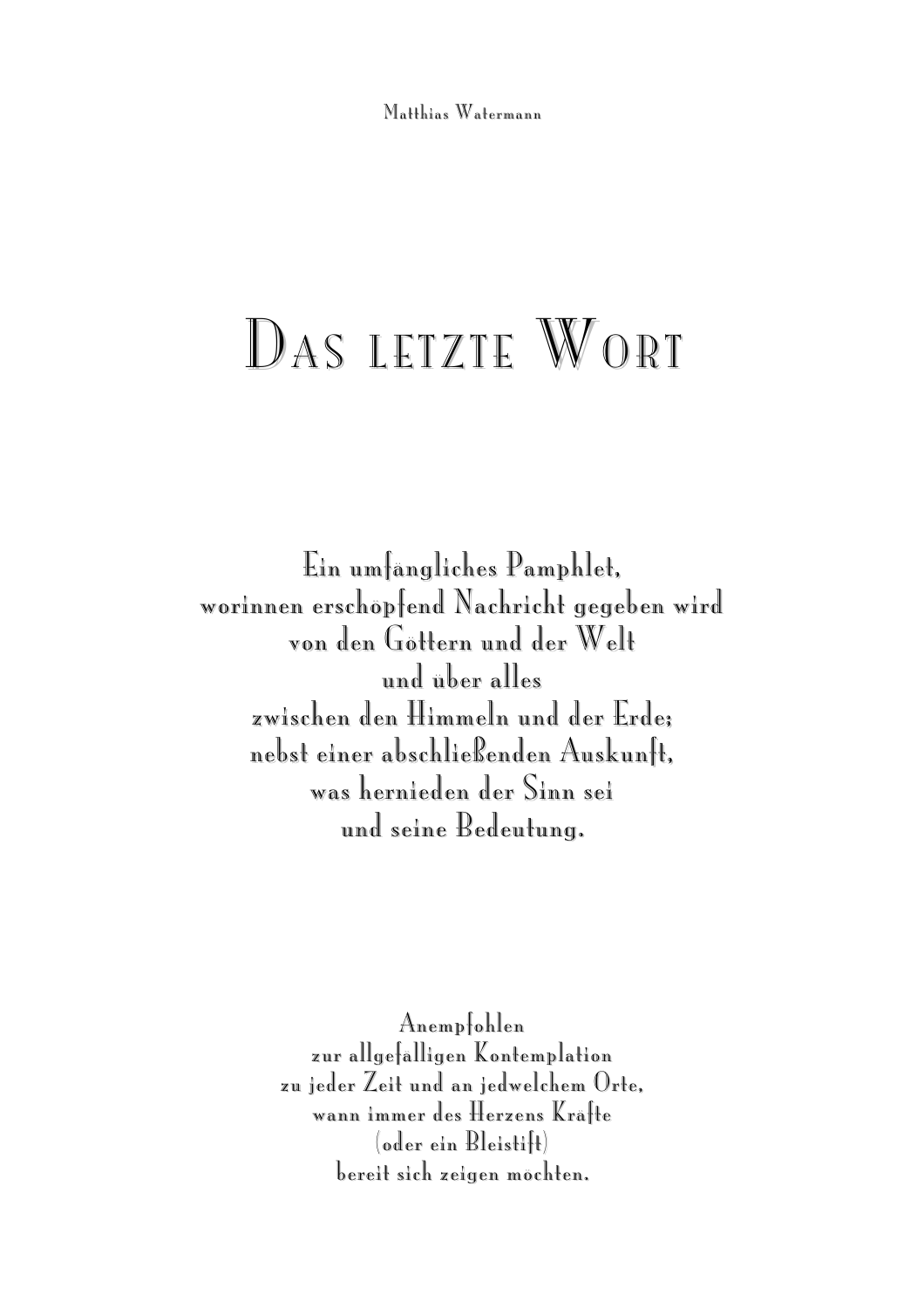**Copyr i ght © 2002 M.Watermann, Ber lin, FRG; all e Rechte vorbehalten**